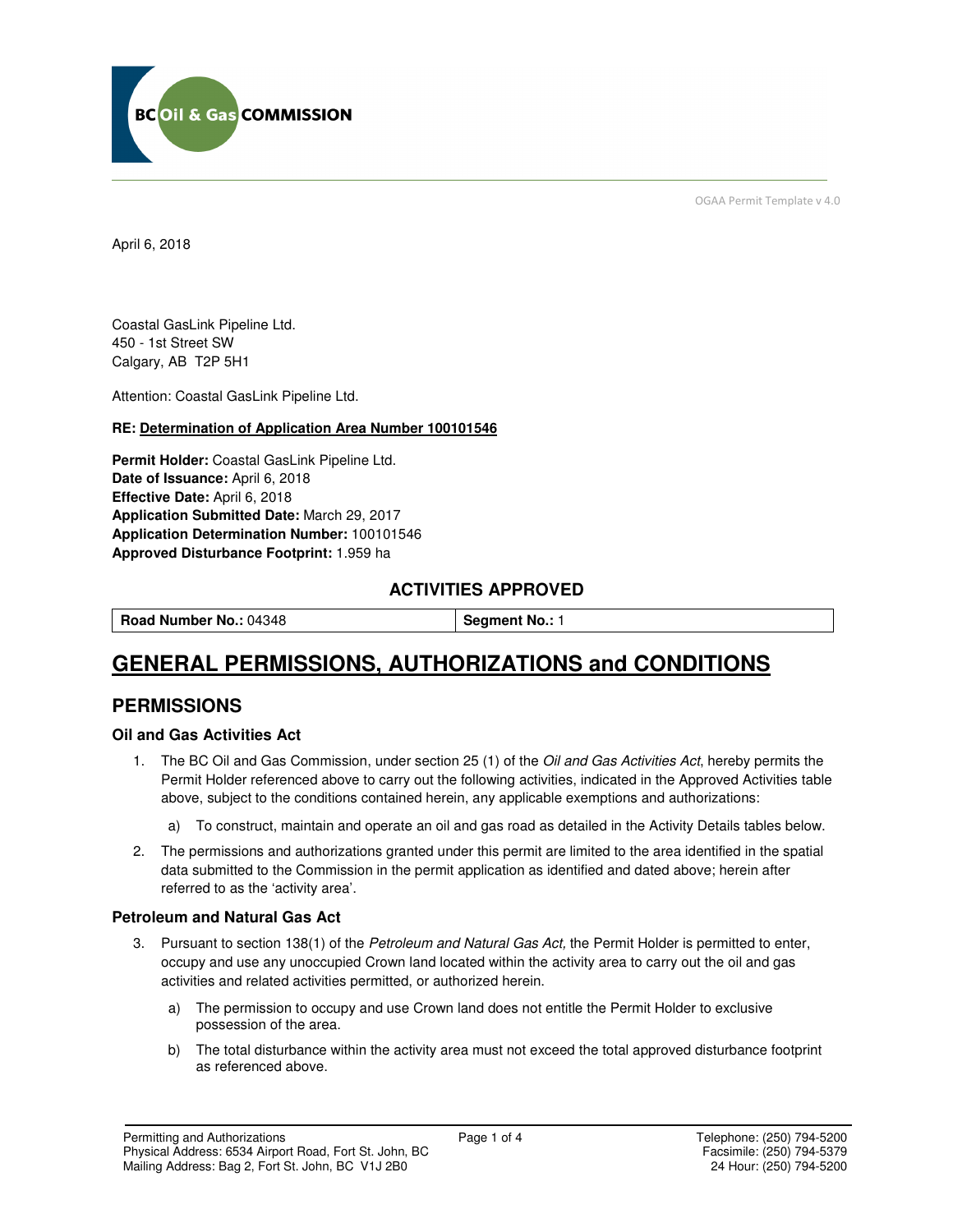# **AUTHORIZATIONS**

## **Forest Act**

4. The Commission, pursuant to section 47.4 of the Forest Act, hereby authorizes the removal of Crown timber from the activity area under the cutting permits associated with the Master Licence(s) as follows:

 **Master Licence to Cut No.:** M02343

 **Cutting Permit No.:** 34

 **Timber Mark No.:** MTC148

 **Total New Cut:** 1.14 ha

 **Forest District**: (DND) Nadina Natural Resource District

 **Region:** Interior

5. The cutting permits are deemed spent upon the submission of the post-construction plan or upon either the cancellation or expiry of the activities authorized under the permit.

# **CONDITIONS**

## **Notification**

- 6. Within 60 days of the completion of construction activities under this permit, the Permit Holder must submit to the Commission a post-construction plan as a shapefile and PDF plan accurately identifying the location of the total area actually disturbed under this permit. The shapefile and plan must be submitted via eSubmission.
- 7. The Permit Holder must notify any First Nations who may have aboriginal interests identified, as per the BC First Nations Consultative Areas Database, a minimum of five (5) working days prior to commencement of construction.

### **General**

- 8. The rights granted by this permit in relation to unoccupied Crown land are subject to all subsisting grants to or rights of any person made or acquired under the Coal Act, Forest Act, Land Act, Mineral Tenure Act, Petroleum and Natural Gas Act, Range Act, Water Sustainability Act or Wildlife Act, or any extension or renewal of the same.
- 9. The Permit Holder must not assign, sublicense or permit any person other than its employees, contractors or representatives to use or occupy any Crown land within the activity area, other than its employees, contractors or representatives, without the Commission's written consent.
- 10. The Permit Holder must ensure that any Crown land within the activity area is maintained in a condition so as to minimize hazards, including but not limited to hazards associated with storage of materials and equipment.
- 11. The Permit Holder must ensure that any Crown land within the activity area is maintained free of garbage, debris and unused equipment.

### **Clearing**

- 12. The Permit Holder is permitted to fell any trees located on Crown land within 1.5 tree lengths of the activity area that are considered to be a safety hazard according to Workers Compensation Act regulations and must be felled in order to eliminate the hazard. Trees or portions of these trees that can be accessed from the activity area without causing damage to standing timber may be harvested.
- 13. The holder of the cutting permit must pay to the government, stumpage and any waste billing determined in accordance with the terms of this authorization.
- 14. All harvested Crown Timber must be marked with the cutting permit's associated Timber Mark.
- 15. Stumpage for Cutting Permit No. 34 will be calculated in accordance with the Interior Appraisal Manual as amended from time to time.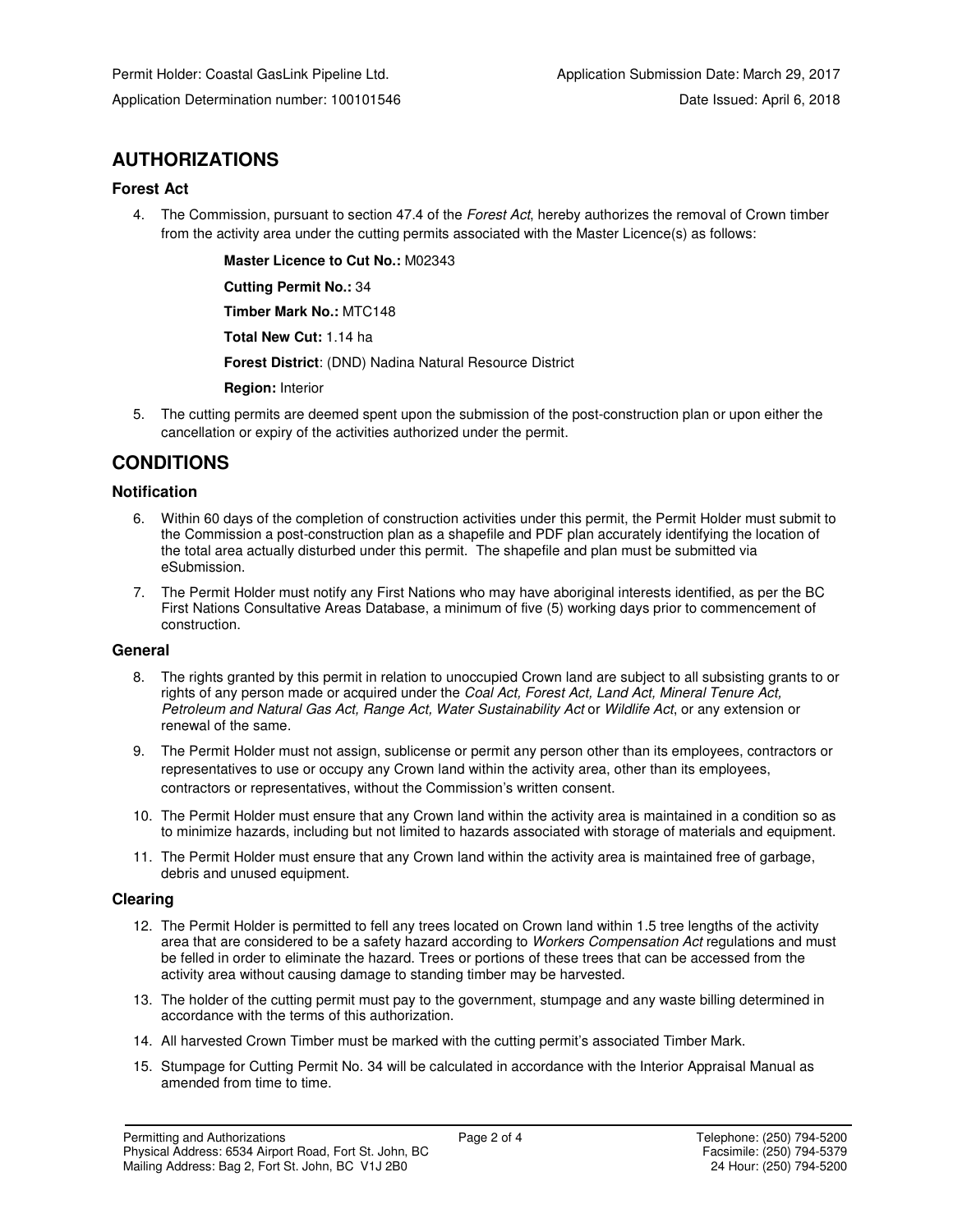16. Any waste assessments applied under the Master Licence to Cut are subject to the merchantability specifications and monetary waste billing requirements in the Provincial Logging Residue and Waste Manual specific to the region associated with the Cutting Permit authorization.

#### **Archaeology**

- 17. An Archaeological Impact Assessment (AIA) is required for the proposed development area prior to any development activities taking place.
- 18. An AIA report must be submitted to the Commission as soon as practicable.
- 19. If artifacts, features, materials or things protected under section 13(2) of the Heritage Conservation Act are identified the permit holder must, unless the permit holder holds a permit under section 12 of the Heritage Conservation Act issued by the Commission in respect of that artifact, feature, material or thing:
	- a) immediately cease all work in the vicinity of the artifacts, features, materials or things;
	- b) immediately notify the Commission and the Archaeology Branch of the Ministry of Forests, Lands, Natural Resource Operations and Rural Development; and
	- c) refrain from resuming work in the vicinity of the artifacts, features, materials or things except in accordance with an appropriate mitigation plan that has been prepared in accordance with the Heritage Conservation Act and approved by the Archaeology Branch of the Ministry of Forests, Lands, Natural Resource Operations and Rural Development.

# **ACTIVITY SPECIFIC DETAILS PERMISSIONS, and CONDITIONS**

# **ROAD**

**Land Area Number:** 100002399 **Road Number:** 04348 **Road Type:** Long-Term - All-Weather

# **ACTIVITY DETAILS**

| Seg No.: 1 | <b>Zone: 9 From: N</b> 6007991.122 <b>E</b> 640223.377 To: N 6007569.839 <b>E</b> 640671.675 |  |
|------------|----------------------------------------------------------------------------------------------|--|
|------------|----------------------------------------------------------------------------------------------|--|

All permissions for this activity are subject to the following conditions:

#### **Road Conditions**

20. The Permit Holder will immediately effect, and keep in force insurance of an amount not less than \$1,000,000 protecting the Province, the Commission and the Permit Holder (without any rights of cross-claim or subrogation) against claims for personal injury, death, property damage, or third party liability claims arising from any accident or occurrence on the activity area.

# **ADVISORY GUIDANCE**

- 1. Construction plan CGW4703-MCSL-G-MP-1420-RW-740.1.1-Sketch-Rev 0.pdf is for the Permit Holder's internal reference only and was not reviewed as a decision tool for this permit, nor does it form an integral part of this permit.
- 2. Instructions for submitting notice of construction start, as required by regulation, can be found in the Oil and Gas Activity Operations Manual on the Commission's website.
- 3. Appropriate tenure may be issued upon acceptance of the post-construction plan. Submission of the original application and submission of the post-construction plan is considered an application for all subsequent applicable Land Act tenures. Upon the Commission's acceptance of the post-construction plan no further applications for replacement tenure are required.
- 4. The term "unused equipment" has the same definition as in the Drilling and Production Regulation.